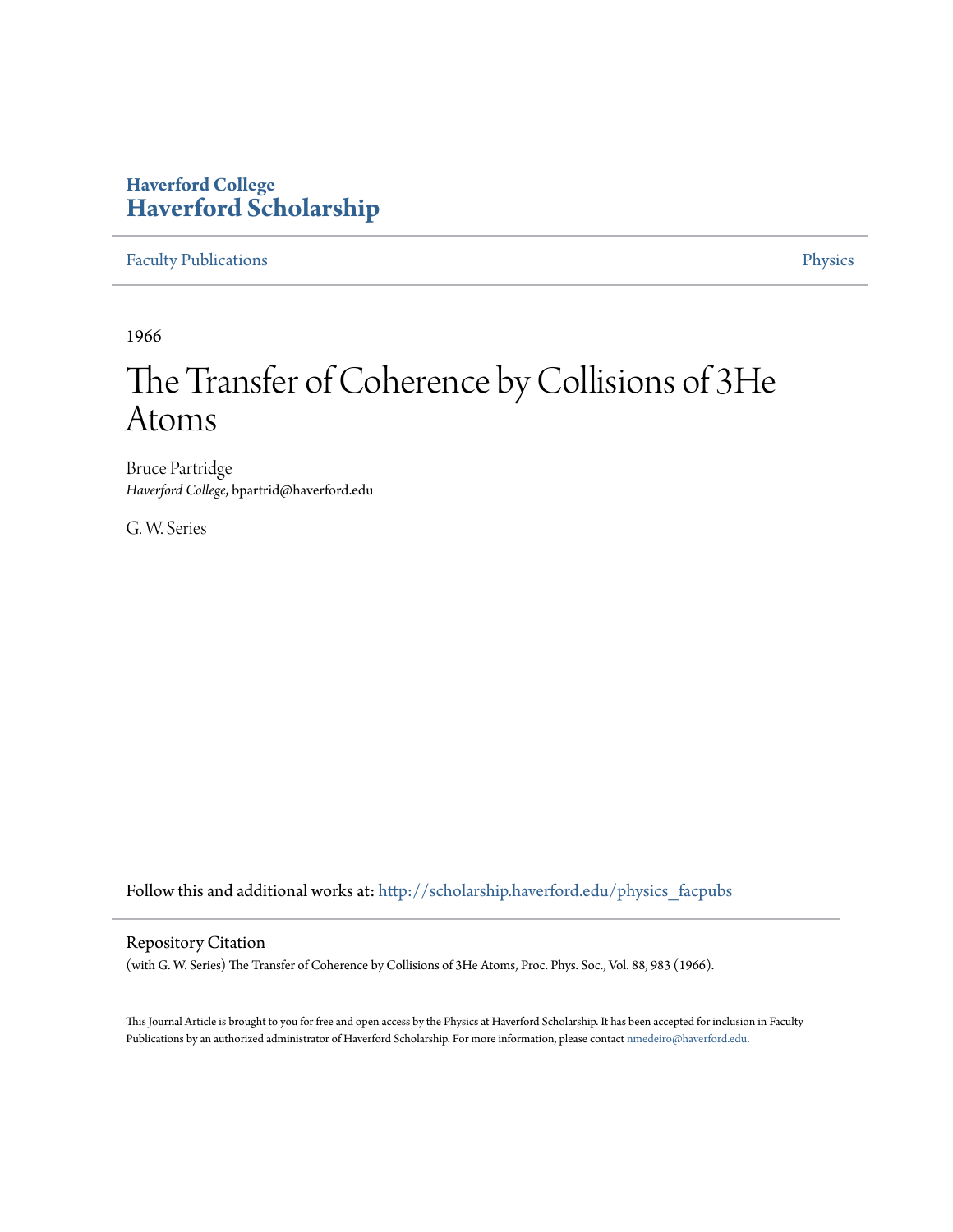

The transfer of coherence by collisions of  $3H$ e atoms

This content has been downloaded from IOPscience. Please scroll down to see the full text. 1966 Proc. Phys. Soc. 88 983 (http://iopscience.iop.org/0370-1328/88/4/320)

View [the table of contents for this issue](http://iopscience.iop.org/0370-1328/88/4), or go to the [journal homepage](http://iopscience.iop.org/0370-1328) for more

Download details:

IP Address: 165.82.13.252 This content was downloaded on 01/12/2014 at 16:22

Please note that [terms and conditions apply.](iopscience.iop.org/page/terms)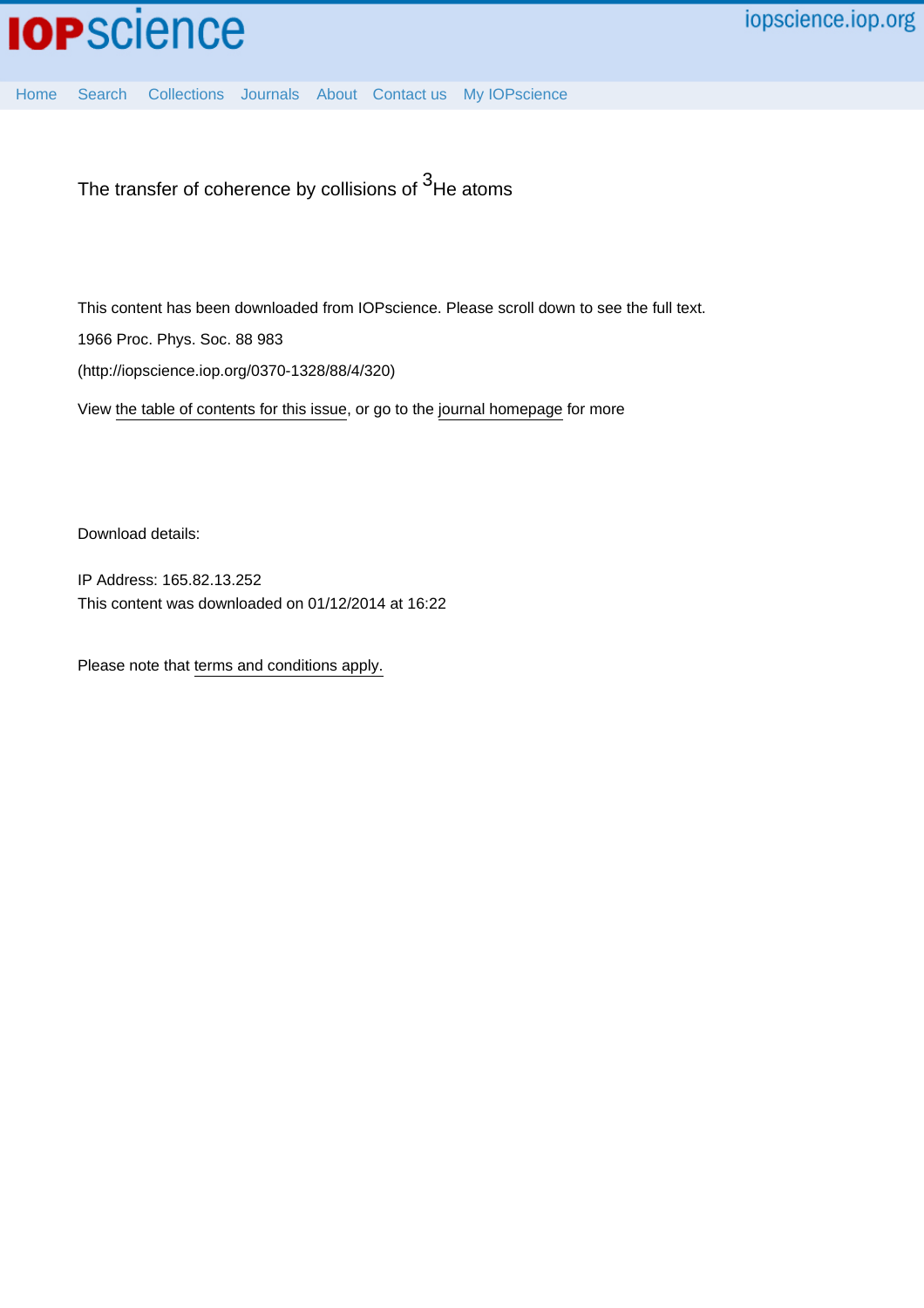# **The transfer of coherence by collisions of !He atoms**

R B. PARTRIDGE? and *G.* W. SERIES

Clarendon Laboratory, Oxford *MS. recezved 1st March* 1966

**Abstract.** Magnetic resonance in the ground states of 3He has been studied through the interaction with metastable atoms in a **gas** discharge. Modulation showing the characteristics of the ground-state resonances *is* observed in a **trans**verse beam of light absorbed by the metastable atoms. This is evidence of the transfer of transverse magnetization (coherence between eigenstates) by coilision. A theory is developed which explains the observations in detail.

The fact that coherence *can* be transferred by spin exchange in collision offers the possibllity of exploitation in level-crossing or modulation experiments on spectroscopically inaccessible systems.

#### 1. **Introduction**

In a type of optical pumping experiment first performed by Dehmelt (1957) a mixture of vapours is illuminated by the polarized resonance radiation of one of them, and polarization so generated in this system is communicated to the other by collisions. Magnetic resonance experiments in the second system may be monitored by changes in transparency of the first.

By an extension of the method nuclear resonances in the ground state of 3He have been studied (Colegrove *et al.* 1963, Greenhow 1964). The interacting systems in this case are metastable  ${}^{3}$ He atoms (1s2s  ${}^{3}S_{1}$ ) polarized by optical pumping as described in the preceding paper (Partridge and Series 1966), and 3He atoms in ground states  $(1s<sup>2</sup>1S<sub>0</sub>)$ . Since, in the ground states, the electronic angular momentum is zero, the polarization which the atoms acquire by collision is entirely nuclear. Magnetic resonance at the nuclear precession frequency can be monitored by studying the absorption of radiation **(2 3S-2** 3P:10 830 **A)** by the metastable atoms.

In experiments of this type attention has usually been directed to the longitudinal polarization. It is known that the transfer of longitudinal polarization is very efficient. The cross section for this process in <sup>3</sup>He is of the order of  $4 \times 10^{-16}$  cm<sup>2</sup>. Less attention has been paid to the transfer of transverse polarization, although Colegrove *et al.*, and also Greenhow, monitored the transverse relaxation of 3He nuclei with a transverse beam of light. Schearer *et al.* (1963) aIso observed modulation at the nuclear resonance frequency in the transverse beam and constructed a magnetometer based on their observations. The experiments reported here were designed to extend the observations and interpret the phenomenon.

Ruff and Carver (1965) have recently performed similar experiments with the  $N_{2}-H$  system, both types of atom being in the ground states. Modulation at the hydrogen resonance frequency was observed in a transverse beam of sodium light.

We wish to underline the point which Ruff and Carver make concerning the significance of experiments of this type. Observation of modulation is interpreted as

t Now at Palmer Physical Laboratory, Princeton University, Princeton, N.J., U.S.A.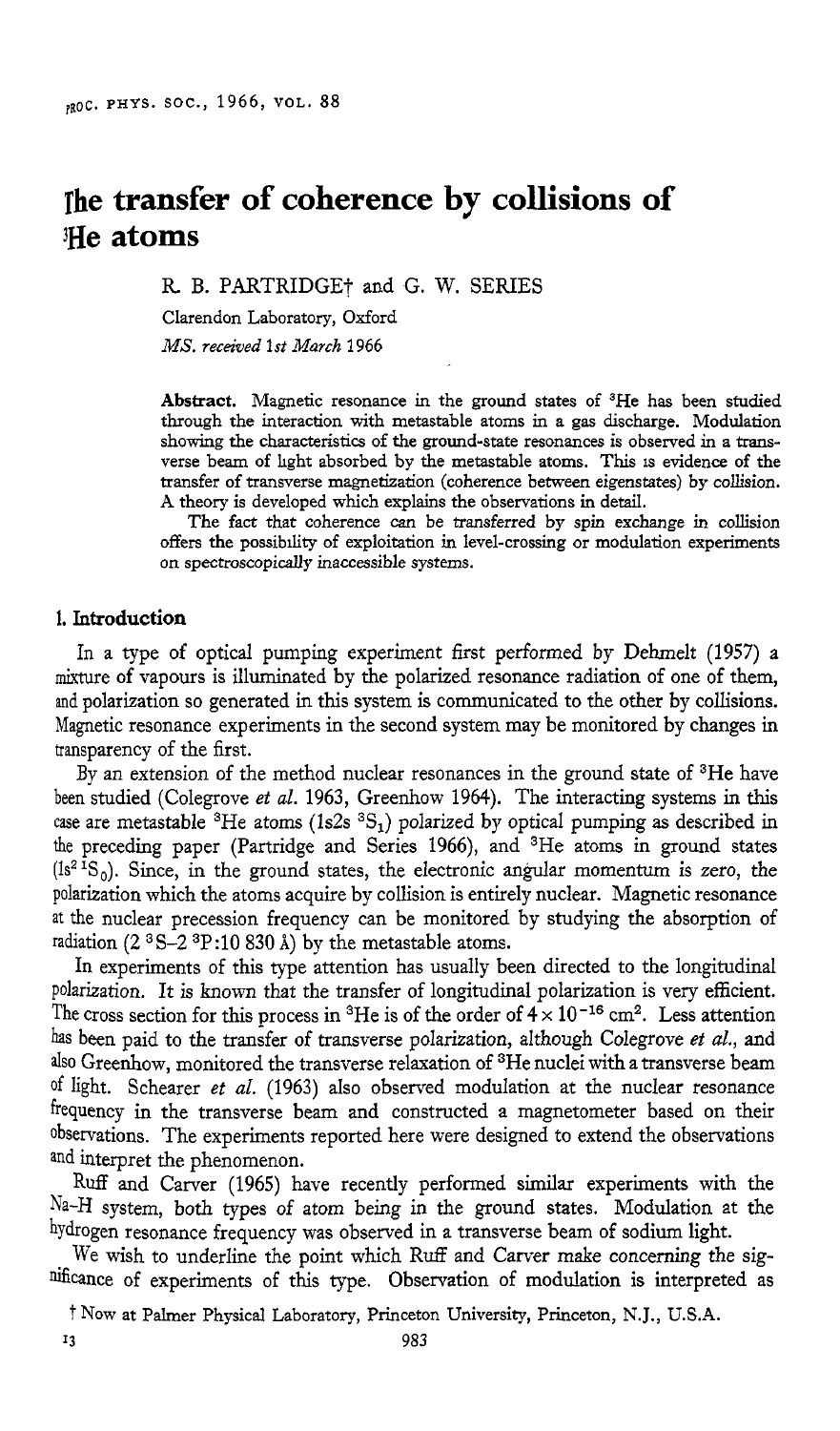evidence of coherence between the eigenstates (that is, transverse polarization) of the absorbing system. This coherence, the characteristics of which are those of the system undergoing resonance, must have been transferred to the absorbing system **in** the process of collision. If coherence can be transferred in this way, then it should be possible to apply the recently developed spectroscopic techniques which depend **on**  coherence between eigenstates to systems which themselves are spectroscopically inaccessible. The point should not be overlooked, however, that the success of Ruff and Carver's experiment and of our own depends on the strength of the electron  $ex$ change in relation to other interactions.

In *\$5* 2 and 3 of this paper we shall describe the experiments and the observations, and in \$4 develop a theory in terms of which the observations may be interpreted. The theory is based on earlier theories of spin exchange (Wittke and Dicke 1956, Purcell and Field 1956, Balling *et al.* 1964), and incorporates the concept of metastability exchange (Colegrove *et al.* 1963). *A* 'strong' collision between one atom in the ground state and one in the metastable state results in an exchange of electron spins and excitation energy, so that a nucleus which enters the collision in a ground-state atom may leave it in a metastable atom. It is assumed here that the transverse, as well as the longitudinal, components of the spins are conserved in the collision. Owing to the shortness of duration of the collision in relation to the hyperfine interaction the nuclear and electron spins in the newly formed metastable atom are entirely uncorrelated. However, because the spin orientations of the nuclei which enter the metastable atoms are conserved, a precessional motion at the driving frequency of the nuclear resonance is transmitted to these atoms. This frequency is very different from their Larmor frequency. The amplitude of the response is determined by the difference between the two frequencies in relation to the damping constant.

The principles of the theory could be applied to other colliding spin systems, but the details in \$4 are worked out for the particular system under discussion.

#### **2. The experimental arrangement**

This closely resembled the arrangement described in the preceding paper (Partridge and Series 1966). It is shown diagrammatically in figure 1.

The sample cell in this experiment contained  ${}^{3}$ He gas at a pressure of 1 mmHg. The same cell was used by Greenhow (1964) for his experiments on nuclear nutation in 3He.

The sample was pumped by circularly polarized 1  $\mu$ m radiation from a <sup>4</sup>He lamp. The cell was placed in a weak static field *H,* of order 0.2-0.4 G. The radio-frequency field for magnetic resonance  $(H_1)$  was of amplitude less than 1 mg, at a frequency 1.07 kc/s  $(\omega_0/2\pi)$  in the perpendicular plane. Since this frequency is three orders of magnitude larger than the resonance linewidths, an oscillating field was used, and the perturbation due to the counter-rotating component ignored.

The monitoring lamp used in the cross beam contained <sup>3</sup>He at a pressure of 1.5 mmHg. It was constructed with a re-entrant window to reduce self-reversal of the 1 **pm** radiation.

The detecting equipment allowed phase-sensitive detection of the modulated photoelectric signal, rectification, and direct recording.

### **3. Experimental results**

The experiments reported by Schearer *et al.* (1963) were first repeated. It **was**  confirmed that modulated absorption was present in the cross beam at those values of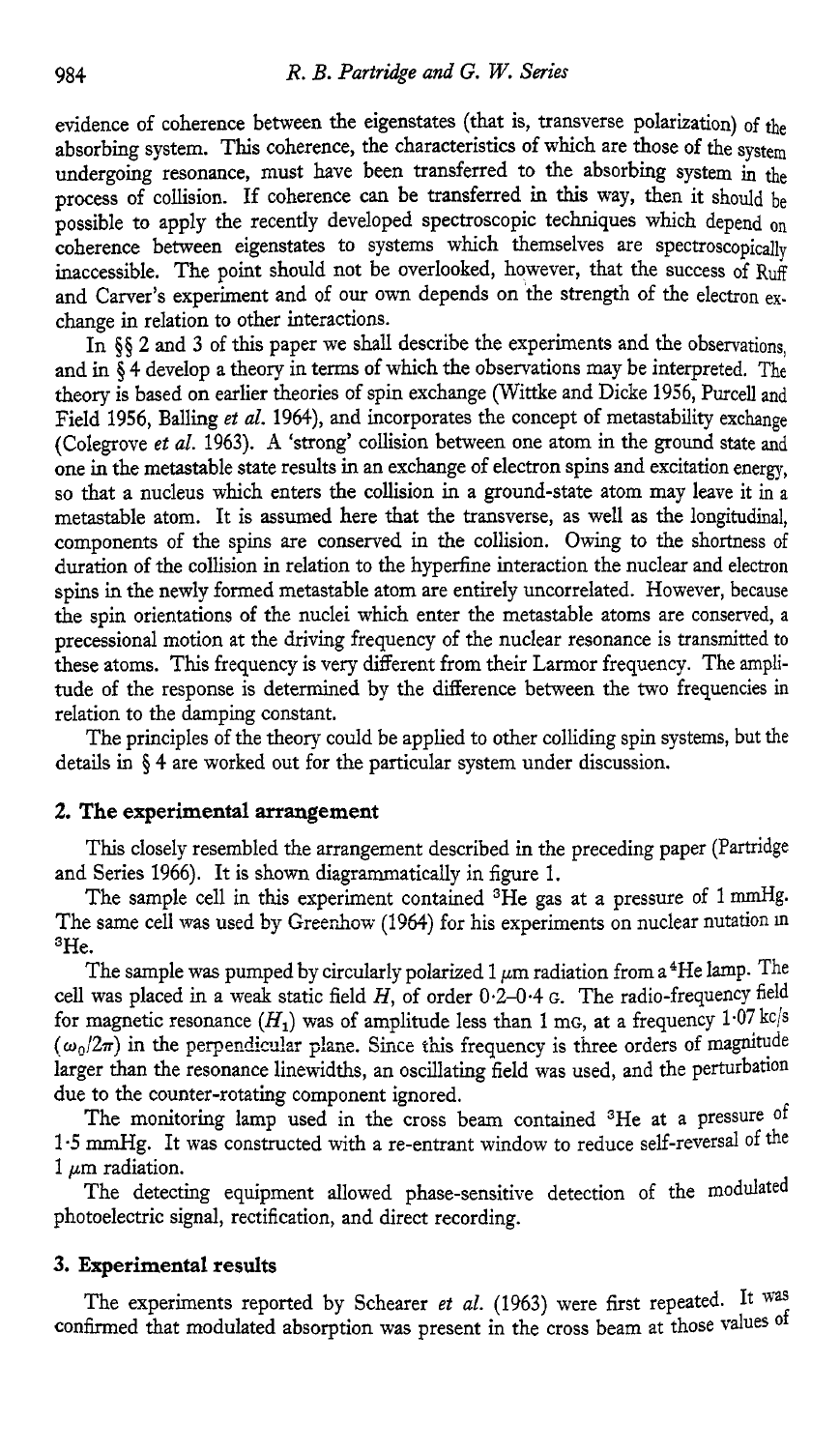

Figure 1. Disposition of apparatus. The static magnetic field *H* **was** in the direction of the pumping beam. The rado-frequency field *HI* was in the drection of the monitoring beam.

the magnetic field which satisfied the condition for *nuclear* resonance at the applied frequency. The experiments were then extended in an attempt to confirm some of the predictions arising from the theory presented in **4.** 

#### 3.1. *Resonance functions*

The modulation was present when the sample was monitored by circularly polarized light, as in the experiments of Bell and Bloom *(1957).* The symmetrical resonance signal found by Schearer *et al.* was accompanied by an antisymmetrical signal in quadrature **as** predicted by the theory (equation *(19b)).* Representing the modulated part of the signal by

$$
I_{\rm A} = \chi''_{\rm exp} \cos \omega_0 t - \chi'_{\rm exp} \sin \omega_0 t
$$

we may compare  $\chi''_{\text{exp}}$  and  $\chi'_{\text{exp}}$  with the corresponding functions derived from the theory. These are the familiar Bloch *(1946)* functions:

$$
\chi' = \frac{b\delta}{\delta^2 + b^2 + \Gamma_a^2}, \qquad \chi'' = \frac{b\Gamma_g}{\delta^2 + b^2 + \Gamma_g^2} \tag{1}
$$

with  $b = \gamma_g H_1$ ,  $\delta = \gamma_g (H - H_0)$ , and  $H_0 = \omega_0 / \gamma_g$ .  $\Gamma_g$  is the damping constant and  $\gamma_g$ the gyromagnetic ratio. The subscript g indicates that  $\Gamma_g$  and  $\gamma_g$  refer to the ground states, not the metastable states.

The experimental and theoretical functions are compared in figure **2** (see p. 986). The qualitative agreement is entirely satisfactory.

The dependence of  $\chi''$  and  $\chi'$  on *b* was tested. The linewidth proved to be sensitive to spatial inhomogeneities in *b,* but with a sufficiently homogeneous field, the dependence Predicted by (1) was verified.

#### **3.2.** *Damping constant*

Measuremenf of  $\Delta_{1/2}$ , the half-width of the  $\chi''$  curves at half-height, allowed an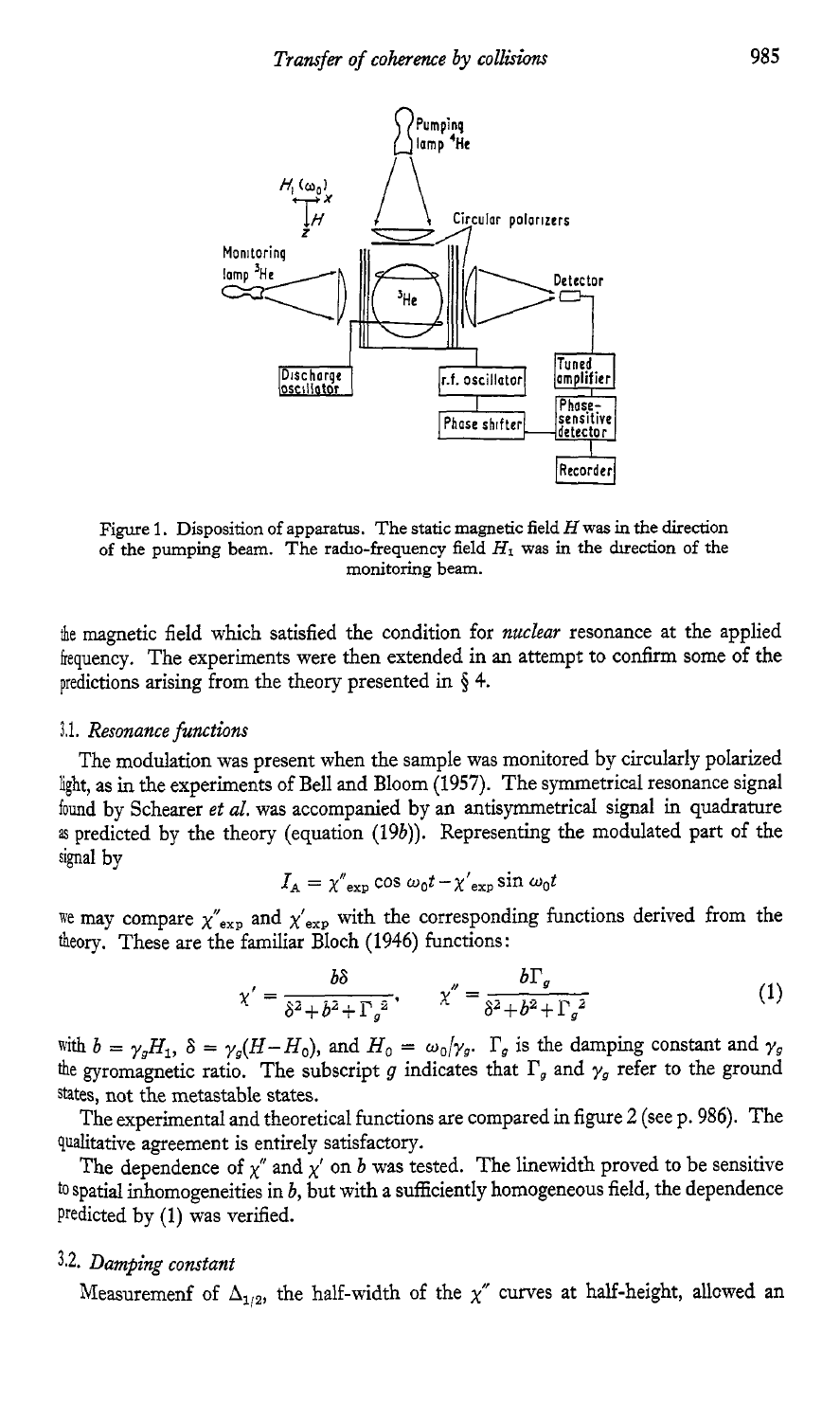experimental determination of the damping constant by use of the relation

$$
\Gamma_g^2 = \Delta_{1/2}^2 - (\gamma_g H_1)^2 \tag{2}
$$

with  $\gamma_g = 3.245$  kc/s G<sup>-1</sup> (Anderson 1949).

The value of  $\Gamma_q$  so obtained depended on the discharge conditions in the cell: values ranging from  $1.0$  to  $3.0$  c/s were found. These values agree well with those obtained by Greenhow (1964) using the same sample cell, but a different experimental method. They are larger than the values reported by Schearer *et al.* (1963).



Figure 2. The amplitudes of modulation,  $\chi'$  and  $\chi''$ , as functions of magnetic field *H*. For the experimental curves,  $H_1 = 0.18$  mG,  $\omega_0/2\pi = 1.07$  kc/s,  $\Gamma_g = 2.3$  c/s. The integrating time constant **was** 1 sec. The theoretical curves were plotted for  $b/\Gamma_g = 0.25$ , corresponding to the experimental conditions.

It is particularly to be noticed that these resonance curves, of widths a few cycles per sec, were studied by monitoring atoms, the lifetimes of which are of the order of  $10^{-4}$  sec.

#### 3.3. *Polarization of the light*

The results quoted above were obtained by the use of a circular polarizer in the cross beam, either before or after the sample cell. With a linear polarizer the signals disappeared almost entirely. For no orientation of the polarizer, placed before or after the cell, was modulation found in excess of  $1\%$  of the effect with a circular polarizer.

The theory predicts that no modulation should be generated with a linear polarizer. We interpret the small signals as arising from small departures from the ideal geometrical conditions, and regard the experimental test as a confinnation of the theory.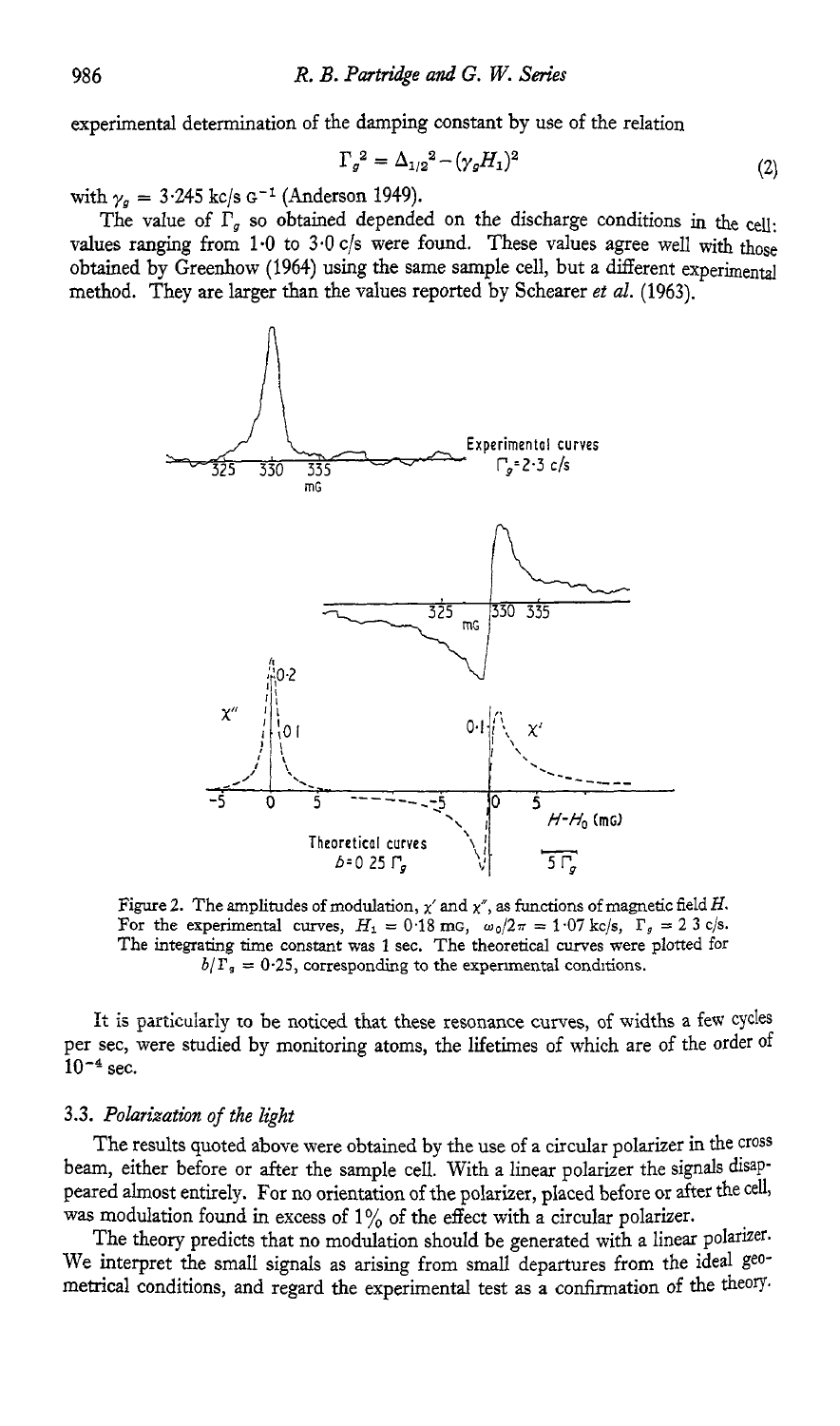We attach as much importance to this null result as to the positive results obtained with a circular polarizer. For it is predicted that any system having spin greater than  $\frac{1}{2}$ should yield, with this geometrical arrangement, modulation signals represented by the *<sup>B</sup>*and **C** functions mentioned in the preceding paper, or some linear combination of them (Carver and Partridge 1966). The hyperfine structure of the **23S,** states **has**   $F = \frac{1}{2}$  and  $\frac{3}{2}$ . The fact that strong modulation was not found in the cross beam using a linear polarizer is further evidence that the modulation effects are being generated in a **spin** & system, rather than in the metastable atoms themselves.

#### **4. Theoretical analysis**

**Our** aim will be to determine the effect of collisions on the density matrix for atoms in metastable states when the colliding atoms are in ground states undergoing magnetic resonance. With knowledge of this density matrix it is a straightforward, though tedious, matter to calculate the absorption of light.

#### *4.1. The notation*

Let  $\sigma$ (g) denote the partial density matrix for atoms in the ground states  $1s^2$ <sup>1</sup>S<sub>0</sub>. In these states there is no hyperfine interaction, and the conventional labels  $(F, m_F)$ are identical with  $(I, m<sub>i</sub>)$ .  $g$  will be used to label the states, and to represent the value of *m,.* The axis of quantization is in the direction of the static field *H.* 

Let  $\sigma(\mu)$  denote the partial density matrix for atoms in the metastable states 1s2s <sup>3</sup>S<sub>1</sub>.  $\mu$  will be used to label the hyperfine states  $(F, m_F)$ , and to represent the value of  $m_F$ . We shall need to express  $\sigma(\mu)$  also in the decoupled representation  $\sigma^*(m_1, m_1)$ . (The asterisk serves to identify the matrix as describing the metastable atoms.) Let  $T$  be the transformation matrix, so that

$$
\sigma(\mu) = T\sigma^*(m_I, m_J)T^{-1}.
$$
\n(3)

The electronic properties of the metastable atoms are described by the density matrix **o\*(e),** the elements of which are

$$
\sigma^*(m_I, m_I') = \sum_{m_I} \sigma^*(m_I, m_I; m_I', m_I') \delta(m_I, m_I'). \qquad (4a)
$$

The nuclear properties are described by the matrix  $\sigma^*(n)$ , the elements of which are

$$
\sigma^*(m_I, m_I') = \sum_{m_J} \sigma^*(m_I, m_J; m_I', m_J') \delta(m_J, m_J'). \qquad (4b)
$$

#### **4.2.** *The collisions*

 $\sigma(g)$  and  $\sigma(\mu)$  and its contracted forms describe the steady-state properties of the assembly. The collisions introduce, on the one hand, loss, and on the other hand, regeneration, for both ground and metastable atoms. If we represent the collisions as a sequence of uncorrelated processes occurring at a uniform rate, we may describe the loss and regeneration by introducing rate constants.

Each collision will yield a pair of atoms, of which one is in the ground state and one in the metastable state. There will be two types of collision, one in which the atoms (labelled by the nuclei) exchange metastability, and one in which they do not. The former case is our main interest. The latter case should, strictly, be written into the equations, but since we shall solve them by successive approximation, and since the uninteresting case does not yield a major term in the equations, we shall ignore it.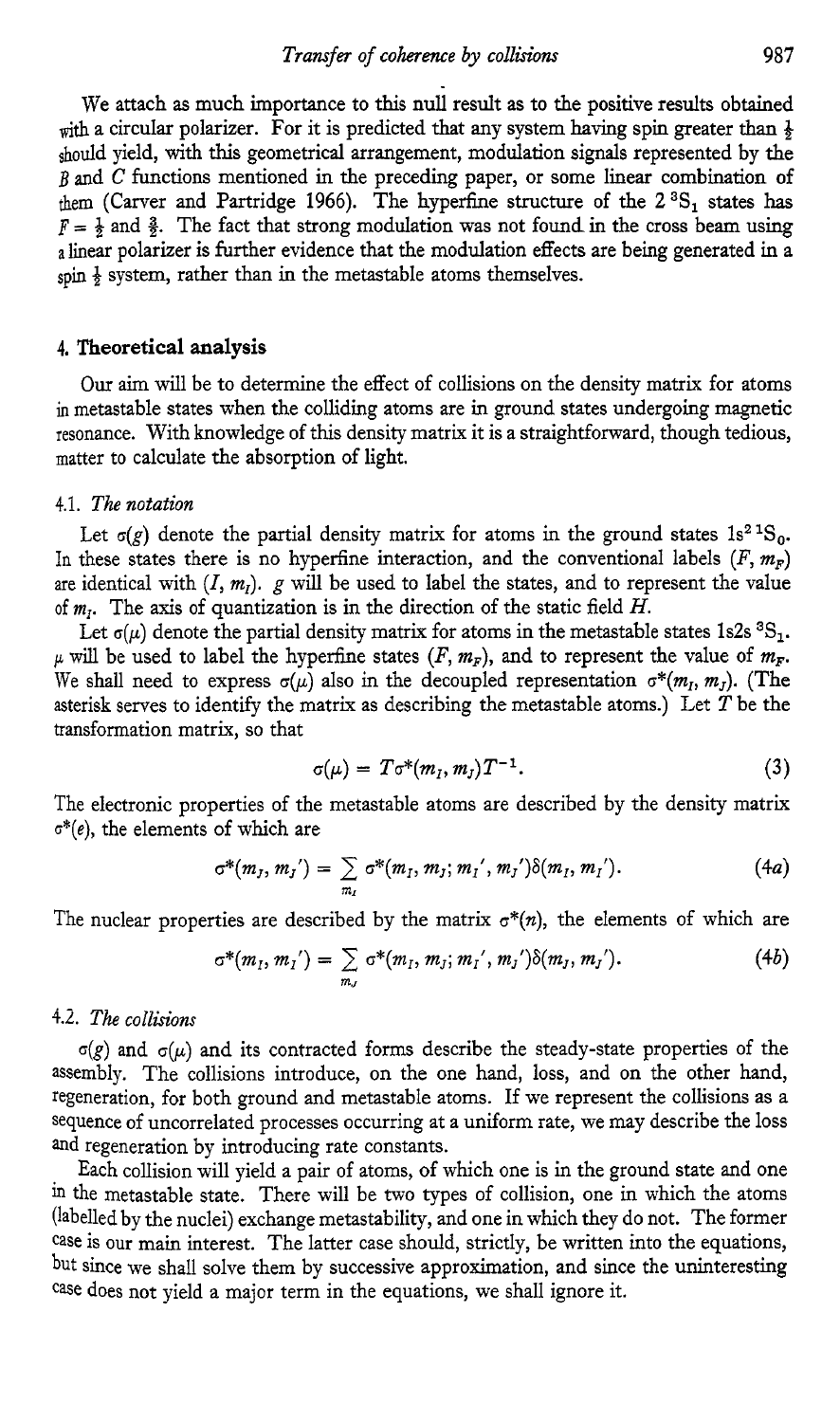In the case where the atoms exchange metastability, the density matrices which we **use** to represent the products of the collision are based on the assumptions (i) that the nuclear and electronic parts separately of the density matrices are unaltered by the collisions, and (ii) that the nuclear and electronic parts of the newly formed metastable atoms are entirely uncorrelated. Accordingly, the density matrices for the ground-state and metastable atoms immediately after the collision are written  $\sigma^*(n)$  and  $\sigma^*(e) \times \sigma(e)$ . respectively.

Introducing now the damping constants  $\Gamma_g'$  and  $\Gamma_\mu'$  to represent loss from the ground and metastable states, respectively, and the rate constants  $R_q$  and  $R_m$  to represent regeneration, we may write differential equations for the effect of coliisions. The equations are

$$
\left[\frac{d}{dt}\sigma(g)\right]_{\text{coll}} = -\Gamma_g'\sigma(g) + R_g\sigma^*(n) \tag{5a}
$$

$$
\left[\frac{d}{dt}\sigma(\mu)\right]_{\text{coll}} = -\Gamma_{\mu}\prime\sigma(\mu) + R_m[T\sigma^*(e) \times \sigma(g)T^{-1}].\tag{5b}
$$

We shall later make use of a selection rule which can be derived from the last term of (5*b*). Since  $\mu = g + m_I$ , we have

$$
(\mu - \mu') = (g - g') + (m_J - m_J'). \tag{6}
$$

While this rule must hold in general, we wish to apply it when the matrix  $\sigma^*(e)$  corresponds to a random, isotropic distribution of electron spins (the zero-order solution  $\sigma^{*(0)}(e)$ , § 4.4.1). In this case, the off-diagonal components of  $\sigma^*(e)$  are zero, and all components of  $\sigma(\mu)$  vanish unless  $m_t = m_t'$ . We have, therefore,

$$
\mu - \mu' = g - g' \tag{6a}
$$

which must be satisfied for all collisions in which the newly formed metastable atoms are described by  $\sigma^{*(0)}(e) \times \sigma(g)$ .

It is **worth** noticing that *(64* holds also if the electron spins are polarized but uncorrelated, for it depends, not on the equality of the diagonal elements of  $\sigma^*(e)$ , but on the absence of off-diagonal elements.  $(6)$  and  $(6a)$  are analogous to the rules which govern the transfer of coherence in the interaction of atoms with light (see Series 1365, to be referred to as I, and references quoted there).

#### *4.3. The equations of motion*

The complete equations for the time derivatives are obtained by including the othe: perturbations (static field, radio-frequency field, optical pumping, other causes of damping). The equations are

$$
\frac{d}{dt}\sigma(g) = -\frac{i}{\hbar}[(\mathcal{H}_0 + \mathcal{H}_{\text{stat}} + \mathcal{H}_{\text{rf}}), \sigma(g)] - \Gamma_g \sigma(g) + R_g \sigma^*(n) \tag{7a}
$$
\n
$$
\frac{d}{dt}\sigma(\mu) = -\frac{i}{\hbar}[(\mathcal{H}_0 + \mathcal{H}_{\text{stat}}), \sigma(\mu)] - \Gamma_\mu \sigma(\mu) + R\mathbf{1} + B\sigma(\mu)B^+ + R_m[T\sigma^*(e) \times \sigma(g)T^{-1}]. \tag{7b}
$$

The notation is similar to that used in I, the first paper of this series. *B* is the operator which represents one cycle of optical pumping, and  $\hat{\Gamma}_{\mu}$  is taken to include all forms of damping of metastable atoms. The term *R1* represents the regeneration of atoms by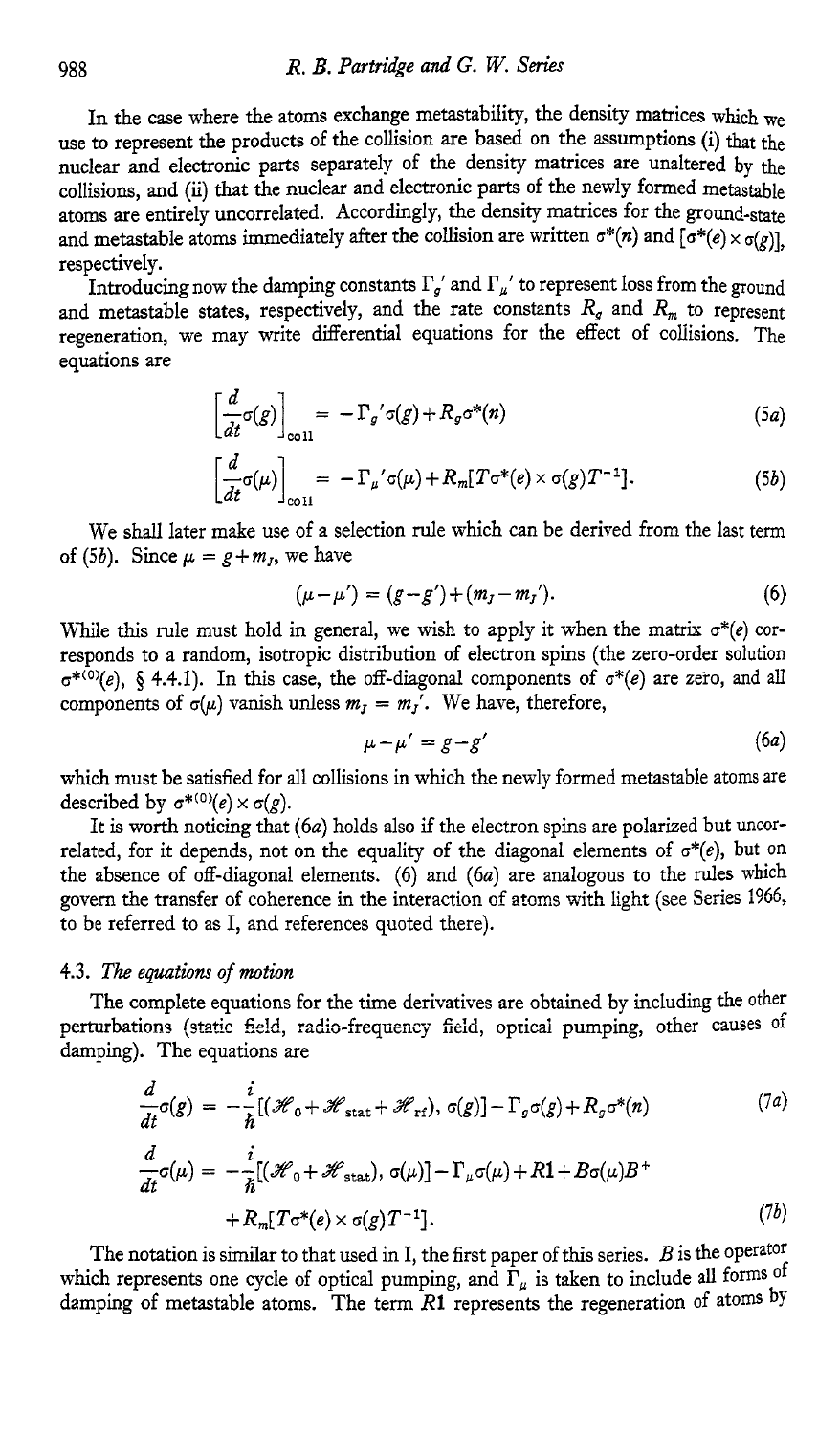be discharge at the rate *R/s* into a statistical ensemble of s equally populated, uncorrelated, metastable states. No regeneration term other than  $R_{\sigma}\sigma^*(n)$  is written for  $\sigma(g)$ , and  $\Gamma_a$  is identified with  $\Gamma_a$ , since the collisions constitute the major source of regeneration and damping for atoms in ground states.  $\mathcal{H}_{{\bm r}{\bm f}}$  does not appear in the equation for the  $|\mu\rangle$  since the oscillating field is too weak, and too far from resonance to have any direct effect on atoms in the metastable states.

These equations can be solved by successive approximation. **A** zero-order solution  $\sigma^{(0)}(\mu)$  may be obtained by taking the right-hand side of (7b) as far as the term in *R*. Including next the term in *B*, one may obtain  $\sigma^{(1)}(\mu)$ , a first-order increment to  $\sigma^{(0)}(\mu)$ . Using this in  $(7a)$  a solution  $\sigma(g)$  may be found which, when used in the final term of (7b) will yield a second-order solution  $\sigma^{(2)}(\mu)$ . This is the contribution to  $\sigma(\mu)$  which we are seeking.

**4.4.** *Solution of the equations* 

**4.4.1.**  $\sigma^{(0)}(\mu)$ . The commutator bracket in equation (7*b*) is easily reduced to  $-i(k_{\mu} - k_{\mu'})\sigma_{\mu\mu}$ .

$$
-i(k_{\mu}-k_{\mu})\sigma_{\mu\mu}.
$$

where  $k_{\mu}$  is the Bohr frequency of the state  $|\mu\rangle$ . Taking the terms in  $\Gamma_{\mu}$  and *R*, together with the commutator bracket, the solution is

$$
\sigma_{\mu\mu'}^{(0)}(t) = \sigma_{\mu\mu'}^{(0)}(0) \exp[-\{\Gamma_{\mu} + i(k_{\mu} - k_{\mu'})\}t] + \frac{R}{\Gamma_{\mu}} \delta_{\mu\mu'}.
$$
 (8)

The transient, as well as the steady-state, solution has been written here, since we need to **know** the time-development operator for the solutions below.

4.4.2.  $\sigma^{(1)}(\mu)$ . Proceeding as in I, § 2.4, the first-order increment, which represents the result of one cycle of optical pumping, is

$$
\sigma_{\mu\mu'}^{(1)}(t) = \sum_{\mu_1\mu_1'} B^{\mu\mu'}_{\mu_1\mu_1'} \frac{(R/\Gamma_\mu)\delta(\mu_1,\mu_1')}{\Gamma_\mu + i(k_\mu - k_{\mu'})}.
$$
(9)

This is the steady-state solution.

The magnitude of the off-diagonal, relative to the diagonal components of  $\sigma^{(1)}(\mu)$ depends on the *B* coefficient, and on the magnitude of  $k_{\mu}-k_{\mu}$ , relative to  $\Gamma_{\mu}$ .

For the particular states  $|\mu\rangle$  with which we are concerned, the hyperfine structure is much larger than the natural width, and the off-diagonal elements connecting states of different *F* will be negligibly small. Matrix elements of this sort will be discarded. On the other hand, off-diagonal elements which connect states of the same *F* but different  $m_F$  will not necessarily be small. For such elements, we shall write

$$
k_{\mu}-k_{\mu'}=(\mu-\mu')g_F\omega_L
$$

where  $g_F\omega_L$  is the Larmor frequency of the level *F*, and  $\mu$ ,  $\mu'$  are the values of  $m_F$ ,  $m_F'$ .

Although we shall need these matrix elements later, we shall discard them at this stage because, if the pumping light is polarized so as to generate maximum polarization in the metastable states, the coefficient *B* will be zero for these off-diagonal elements. It is nevertheless worth noticing that, if *B* does not vanish, then the condition  $\omega_L \gg \Gamma_\mu$ (see equation **(12)** below), which allows the coherence in collisions to survive in the steady state, would also allow off-diagonal components of  $\sigma(\mu)$  to be generated in the optical pumping cycle. These in turn would generate an initial coherence in  $\sigma(g)$ , and lead to modulation terms additional to those calculated below. Of these terms, those at the frequency  $\omega_0$  would be of comparable strength with those calculated; terms at harmonic frequencies would also be found, the amplitudes of which would depend on the ratio  $\omega_L/\Gamma_{\mu}$ .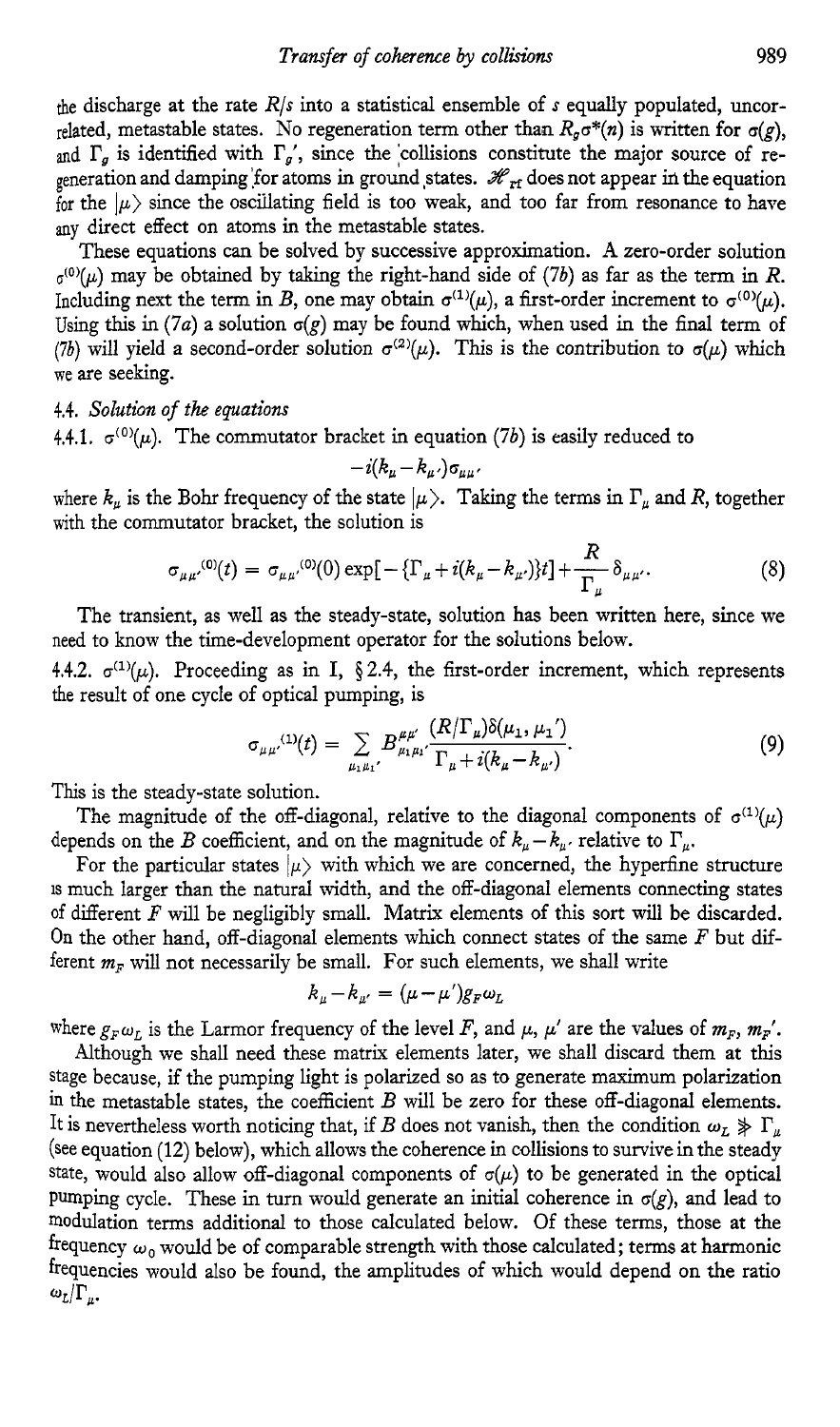**4.4.3.**  $\sigma(g)$ . With the exclusion of the off-diagonal elements of  $\sigma^{(1)}(\mu)$ , equation *(9)* represents a pohrized incoherent assembly of metastable atoms, and *o\*(n)* is proportional to  $\begin{pmatrix} 1 & 0 \\ 0 & 0 \end{pmatrix}$ . We need not write down the coefficient. The solution of (7*a*) is now straightforward (equation (8) of I, for example, without the summation over  $\mu_0$ ), and vields

$$
\sigma_{gg'}(t) \propto \exp\{-i(g-g')\omega_0 t\} \sum_{l,l'} \frac{\langle g_0|l\rangle \langle l|g\rangle \langle g'|l'\rangle \langle l'|g_0\rangle}{\Gamma_g + i(l-l')p}
$$
(10)

where  $\langle g | l \rangle$  etc. are elements of the rotation matrix, and  $p = \gamma_o \langle (H - H_o)^2 + H_1^2 \rangle^{1/2}$ . **4.4.4.**  $\sigma^{(2)}(\mu)$ . Returning to (7b) with the expression for  $\sigma(g, t)$ , and using for  $\sigma^*(e)$ the steady-state zero-order solution  $\sigma^{*(0)}(e)$ , we may integrate the equation by the methods used before. It is found that the  $(\mu, \mu', g, g')$  component has the denominator

$$
\Gamma_{\mu} + i(\mu - \mu')g_F \omega_L - i(g - g')\omega_0. \tag{11}
$$

The selection rule  $\mu - \mu' = g - g'$ , equation (6*a*), is applicable to this case. Hence,  $g-g'$  may be eliminated from (11) in favour of  $\mu-\mu'$ , and the solution of equation *(7b)* 

written in the simple form  
\n
$$
\sigma_{\mu\mu'}^{(2)}(t) \propto [T\sigma^{(0)}(e) \times \sigma(g, t)T^{-1}]_{\mu\mu'} \frac{R_m}{\Gamma_{\mu} + i(\mu - \mu')(g_F\omega_L - \omega_0)}.
$$
\n(12)

This result shows how the time dependence of  $\sigma(g, t)$  is incorporated into  $\sigma^{(2)}(\mu, t)$ . It goes beyond the assumptions concerning the collisions in that it describes the steadystate situation, rather than the effect of a single pulse. Assumption (i) was that all the components of  $\sigma(n)$  are transferred in the collision, whereas (12) shows that, in the steady state which results from a sequence of uncorrelated pulses at a uniform rate, the off-diagonal components of the density matrix do not survive if  $g_F\omega_L - \omega_0 \ge \Gamma_\mu$ . **A** condition of this sort is not peculiar to the collision interaction: it is a feature of rate processes in general, and in particular of the optical pumping cycle (cf. **4 4.4.2).** 

**A** diagrammatic representation of the condition for the survival of coherence is illustrated in figure **3.** *k* is proportional to the energy exchanged in the collision. An



Figure 3. Condition for the survival of coherence in collisions. *k* is proportional to the energy exchanged in the collision. Case (a),  $(\mu - \mu')g_F \omega_L - (g - g')\omega_0 < \Gamma_\mu$ , *k* falls within the region of resonance for  $\mu$  and  $\mu'$  and coherence survives; case (b),  $(\mu-\mu')g_F\omega_L-(g-g')\omega_0$  >  $\Gamma_\mu$ , *k* falls within the region of resonance for  $\mu$ , but not for *p',* and coherence does not survive.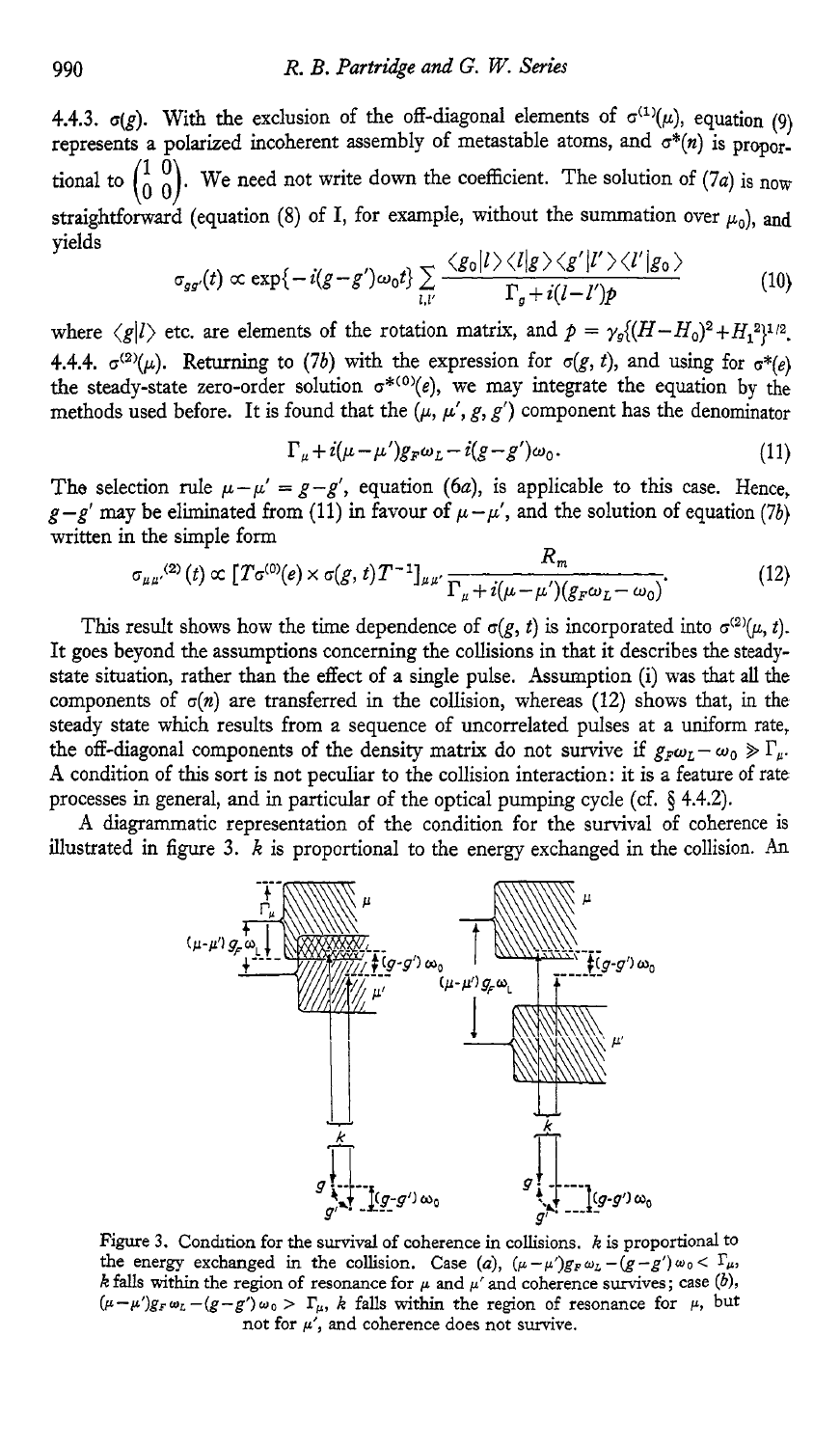arrow labelled *k* links the states  $|g\rangle$  and  $|\mu\rangle$  of the atom which is to be excited. An arrow of the same length links  $|g'\rangle$  and  $|\mu'\rangle$  also. The diagram shows that if *k* occurs within the resonance region for one transition, and if

$$
(\mu - \mu')g_F \omega_L - (g - g')\omega_0 < \Gamma_\mu
$$

then both transitions may be stimulated, whereas if  $(\mu - \mu')g_F \omega_L - (g - g')\omega_0 > \Gamma_{\mu}$ , one tansition or the other, but not both, may be stimulated. Coherence which may have existed between  $|g\rangle$  and  $|g'\rangle$  will be transferred to  $|\mu\rangle$  and  $|\mu'\rangle$  in the first case, but not in the second. The condition simplifies to the form given above by use of the selection rule  $\mu - \mu' = g - g'$ , with  $g, g' = \pm \frac{1}{2}$ .

## **4.5.** *Explicit form of*  $\sigma^{(2)}(\mu, t)$

shown in the table. The transformation matrix T consists of the array of Wigner coupling coefficients **as** 

| $\mathcal{M}_I$ , $m_I$ | Ť | T                     | 0, ∯                   |                       | $-1, t$                | 一言 |
|-------------------------|---|-----------------------|------------------------|-----------------------|------------------------|----|
| $F, m_F$                |   |                       |                        |                       |                        |    |
|                         |   |                       |                        |                       |                        |    |
| å,<br>贲                 |   | $(\frac{1}{3})^{1/2}$ | $\frac{2}{3}$ ) $1/2$  |                       |                        |    |
|                         |   |                       |                        | $(2)^{1/2}$           | $(\frac{1}{3})^{1/2}$  |    |
|                         |   |                       |                        |                       |                        |    |
|                         |   | $(\frac{2}{3})^{1/2}$ | $-(\frac{1}{3})^{1/2}$ |                       |                        |    |
| ż,<br>- 2               |   |                       |                        | $(\frac{1}{3})^{1/2}$ | $-(\frac{2}{3})^{1/2}$ |    |

We have also

$$
\sigma^{*(0)}(e) \equiv \sigma^{*(0)}(m_J, m_J') = \frac{1}{3} \begin{pmatrix} 1 & 0 & 0 \\ 0 & 1 & 0 \\ 0 & 0 & 1 \end{pmatrix}
$$
 (13)

**and** we shall write

$$
\sigma(g,t) = \begin{pmatrix} \sigma_{++} & \sigma_{+-} \\ \sigma_{-+} & \sigma_{--} \end{pmatrix}.
$$
 (14)

The matrix elements are given by equation (10), in which  $g, g', l, l'$ , take the values  $\pm \frac{1}{2}$ . In writing the denominators  $\Gamma_{\mu}+i(\mu-\mu')(g_F\omega_L-\omega_0)$ , we shall suppress the subscript on  $\Gamma_{\mu}$ , and write  $g_F\omega_L-\omega_0$  as  $\omega_a$ ,  $\omega_b$  for  $F=\frac{3}{2}$  and  $F=\frac{1}{2}$  respectively. on by equation (10), in where  $\Gamma_{\mu} + i(\mu - \mu') (g_F \omega_L - \omega_0)$ <br>
s  $\omega_a$ ,  $\omega_b$  for  $F = \frac{3}{2}$  and n equation (12) we find<br>  $\frac{3\sigma_{++}}{\Gamma}$   $\frac{3^{1/2}\sigma_{+-}}{\Gamma + i\omega_a}$ 

Using these expressions in equation (12) we find

$$
\begin{bmatrix}\n\sigma^{(2)}(\mu, t) \rbrack_{F=3/2} = A\n\end{bmatrix}\n\begin{bmatrix}\n\frac{3\sigma_{++}}{\Gamma} & \frac{3^{1/2}\sigma_{+-}}{\Gamma + i\omega_a} & 0 & 0 \\
\frac{3^{1/2}\sigma_{-+}}{\Gamma - i\omega_a} & \frac{2\sigma_{++} - 2\sigma_{+-}}{\Gamma + i\omega_a} & 0 \\
0 & \frac{2\sigma_{-+}}{\Gamma - i\omega_a} & \frac{\sigma_{++} + 2\sigma_{--}}{\Gamma} & \frac{3^{1/2}\sigma_{+-}}{\Gamma + i\omega_a} \\
0 & 0 & \frac{3^{1/2}\sigma_{-+}}{\Gamma - i\omega_a} & \frac{3\sigma_{--}}{\Gamma}\n\end{bmatrix}
$$
\n(15*a*)

**and** 

$$
[\sigma^{(2)}(\mu, t)]_{F=1/2} = A \left( \begin{array}{ccc} \sigma_{++} + 2\sigma_{--} & -\sigma_{+-} \\ \Gamma & \Gamma + i\omega_b \\ \hline \sigma_{--} & 2\sigma_{++} + \sigma_{--} \\ \hline \Gamma - i\omega_b & \Gamma \end{array} \right) \tag{15b}
$$

where  $A$  is a constant.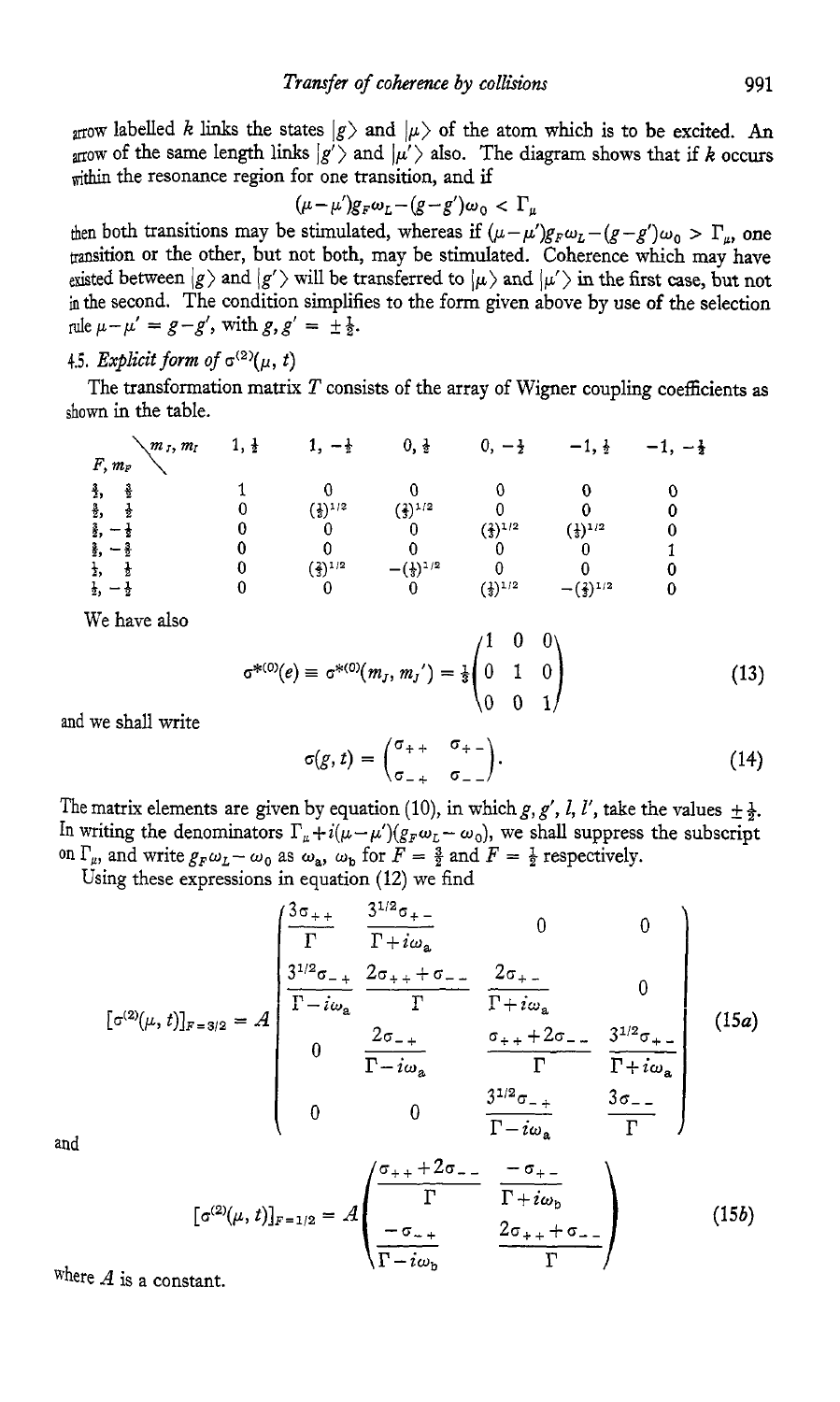#### 4.6. *Cross beam modulation signals*

4.6.1: Spectral density of the light. The rate of absorption of radiation by the metastable atoms is given by the generalized form of I, equation (14):

$$
L_{\rm A} = {\rm Tr}[\mathscr{A}\sigma(\mu, t)] \tag{16}
$$

where  $\mathscr{A}_{\mu\mu'} = \sum_{m}(k_m/\hbar)\rho(k_m)\langle\mu'|e_i^{0*}\cdot\mathbf{P}|m\rangle\langle m|e_i^{0}\cdot\mathbf{P}|\mu\rangle$ ,  $e_i^{0}$  is the unit vector specifying the polarization of the light, **P** is the electric dipole operator, and the  $|m\rangle$  are the states belonging to 2<sup>3</sup>P<sub>0,1,2</sub>.  $\rho(k_m)$  is the spectral density of the light in the region of absorption,  $k_m$ .

If  $\rho(\bar{k}_m)$  were constant for all transitions in the sum over *m*, the net absorption would be constant. This is because of the orbital spherical symmetry of the metastable level. For the lamps used in the investigation (both  ${}^{3}$ He and  ${}^{4}$ He) the spectral density was not constant over the *m.* 

4.6.2. *Character of the polarizer.* **A** significant difference between the results to be expected in monitoring magnetic resonance experiments with a linear and with a circular polarizer **was** pointed out by Carver and Partridge (1966). The present case affords **an**  example.

Evaluation of the monitoring operator  $\mathscr A$  for the linear polarizer specified by the vector  $e^0 = \mathbf{k} \sin \theta + \mathbf{j} \cos \theta$  yields, for the states  $F = \frac{1}{2}$ ,

$$
\mathscr{A}_{F=1/2}^{\mathrm{lin}} = K \begin{pmatrix} 1 + K' \cos^2 \theta & 0 \\ 0 & 1 + K' \cos^2 \theta \end{pmatrix} \tag{17}
$$

where  $K$  and  $K'$  are constants which depend on the spectral density of the light. Formation of the trace specified in equation (16) shows that only the diagonal components of  $\sigma(g, t)$  appear in the result; that is to say, the  $F = \frac{1}{2}$  components will contribute no modulated absorption to the cross beam. Similarly it may be shown that no modulation is contributed by the  $F = \frac{3}{2}$  components. It is predicted that the absorption from a linearly polarized beam should be unmodulated.

This result is characteristic of systems having spin  $\frac{1}{2}$ , and derives from the spin  $\frac{1}{2}$ system out of which  $\sigma(\mu, t)$  was built. The result does not apply to systems having spin greater than  $\frac{1}{2}$ . Modulation would have been found for a linearly polarized cross beam monitoring magnetic resonance within the states of  $F = \frac{3}{2}$  themselves.

**On** the other hand, the monitoring operator which corresponds to the circular polarizer specified by  $e^0 = 2^{-1/2}(\mathbf{k} + i\mathbf{j})$  is, for the states  $F = \frac{1}{2}$ ,

$$
\mathscr{A}_{F=1/2}^{\text{circ}} = \begin{pmatrix} K'' & K''' \\ K'' & K'' \end{pmatrix} \tag{18}
$$

where  $K^r$  and  $K^r$  again are constants. Formation of the trace in (16) now leads to the result

$$
(L_{\mathbf{A}})_{F=1/2} = \frac{\text{const.}}{\Gamma^2 + {\omega_b}^2} \Big( \text{const.} + \frac{b(\Gamma \delta + \Gamma_g {\omega_b})}{\Gamma_g (\delta^2 + b^2 + \Gamma_g{}^2)} \cos {\omega_0} t + \frac{b(\Gamma \Gamma_g - {\omega_b} \delta)}{\Gamma_g (\delta^2 + b^2 + \Gamma_g{}^2)} \sin {\omega_0} t \Big) (19)
$$

and a similar expression for  $(L_A)_{F=3/2}$ .

This is the modulation in which we are interested. The amplitudes of modulation are resonance functions of the variable  $\delta$  with the characteristics of magnetic resonance in the ground states.

It is instructive to study equation (19) in the limiting cases  $\omega_{\rm b} \ll \Gamma$  and  $\omega_{\rm b} \gg \Gamma$ . Although we are thinking of  $\delta$  as the variable, its value in the region of resonance will be of the order of  $\Gamma_g$ . We have, therefore, the following cases: